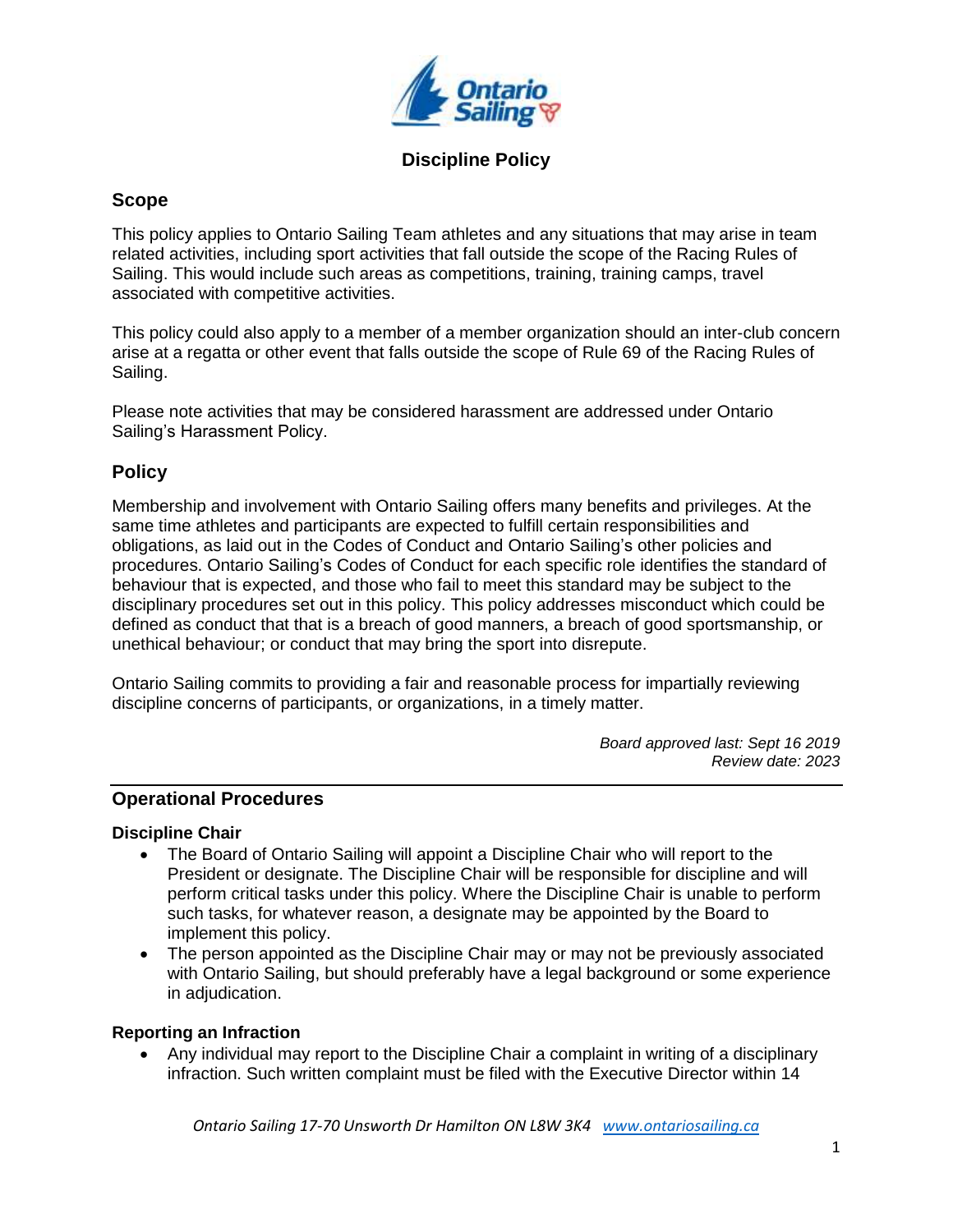

days of the alleged infraction. It will be at the sole discretion of the Discipline Chair to determine if the infraction is best dealt with as a minor infraction or a major infraction.

- A complainant wishing to file a notice of complaint beyond the 14 day period must provide a written request stating reasons required for an exemption to this limitation. The decision to accept, or not accept, the notice of complaint outside the 14 day period will be at the sole discretion of the Discipline Chair (or designate).
- All written correspondence related to this policy will be directed through the Ontario Sailing office.

### **Minor Infractions**

Minor infractions are single incidents of misconduct that breach the Code of Conduct but generally do not result in harm to others. All disciplinary situations involving minor infractions will be dealt with by the appropriate person having authority over the individual involved: this person may include, but is not restricted to, the Program Manager or the Executive Director.

- Procedures for dealing with minor infractions will be informal as compared to those for major infractions and will be determined at the discretion of the person having authority, provided the individual being disciplined is told the nature of the infraction. This policy will not prevent an appropriate person having authority from taking immediate, informal, corrective disciplinary action in response to behaviour that constitutes a minor infraction.
- Disciplinary sanctions for minor infractions may include the following:
	- I. Verbal reprimand
	- II. Written reprimand
	- III. Verbal or written apology
	- IV. Restriction or limitation of on-site activities and removal of certain privileges
	- V. Restitution of property or reimbursement
- When determining the sanction, the person having authority must take into account whether this infraction is a first time event or that this type of infraction has taken place in the past. In the case where infractions are repetitive, even though minor, the infraction should be dealt with as a major infraction.

# **Major Infractions**

Major infractions are instances of misconduct that violate the Codes of Conduct and that result, or have the potential to result, in harm to other persons, to Ontario Sailing, to the sport of sailing, or to sport generally.

- The Discipline Chair, or designate, will notify the individual alleged to have committed a major infraction of the matter as soon as possible, and will provide the individual with a copy of this policy. In cases of major infractions, hearings will occur.
- The appropriate person having authority may deal with major infractions occurring at a regatta immediately, if necessary. The individual being disciplined will be told the nature of the infraction and will have an opportunity to provide information concerning the incident. In such situations, disciplinary sanctions will be for the duration of the regatta only. Further sanctions may be applied but only after review of the matter in accordance with the procedures set out in this policy for major infractions.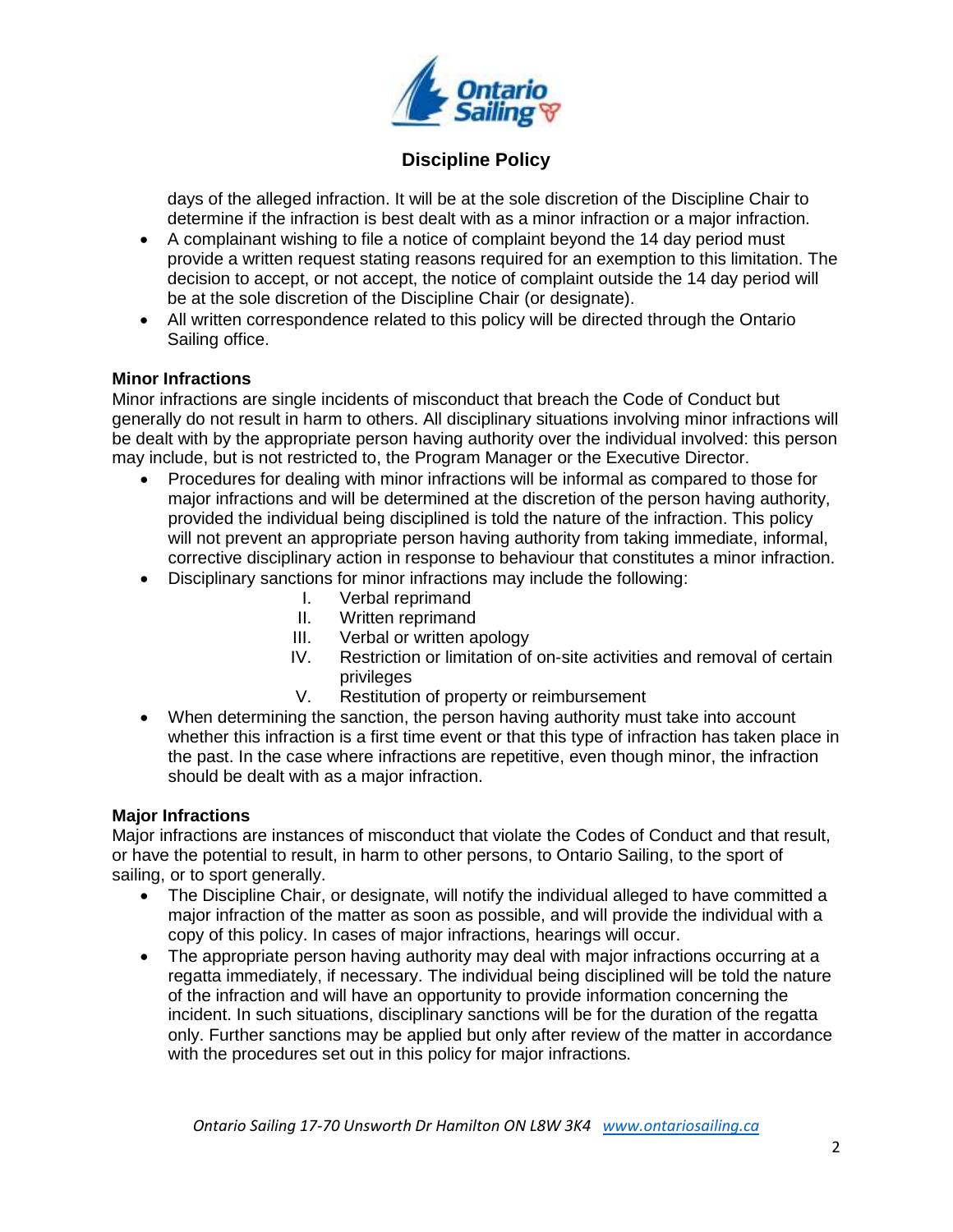

#### **Investigation**

- Depending on the nature and severity of the complaint, the Discipline Chair may appoint an independent individual to conduct an investigation or they may carry out the investigation themselves. This determination will be made within seven (7) days of receipt of the written complaint. If this is the case, the investigator will carry out the investigation in a timely manner and at the conclusion of the investigation will submit a written report to the President (or Designate).
- Persons appointed as investigators may include any person, preferably with a legal background or some experience in conducting investigations.

#### **Discipline Panel**

- Within 14 days of receiving a report documenting a major infraction or of receiving the written report of the Investigator if an investigation was carried out, the Discipline Chair, or designate, will appoint two other individuals to serve as a Discipline Panel. The Discipline Chair will be the Chair of the Panel.
- Members of the Discipline Panel will have no relationship with the complainant and respondent; will have had no involvement with the alleged infraction; and will be free from any other actual or perceived bias or conflict.
- The Discipline Panel will hold the hearing as soon as possible, but not more than 21 days after being appointed.
- Having regard to the nature of the discipline matter and the potential consequences of any resulting sanctions, the Panel may decide to conduct the hearing by way of review of documentary evidence or by way of oral hearing. If the Panel decides to conduct an oral hearing, it may decide to do so in-person or by means of teleconference.
- If, due to reasons of urgency, complexity, sensitivity or lack of independence, the Discipline Chair, or designate, is unable to appoint a three person Discipline Panel, then the Discipline Chair may appoint an independent adjudicator to serve as a Discipline Panel under this policy.
- Persons appointed as independent adjudicators may or may not be previously associated Ontario Sailing, but should preferably have a legal background or some experience in adjudication.

#### **Preliminary Conference**

The Discipline Panel may determine that the circumstances of the complaint warrant a preliminary conference. The Panel may delegate to one of its members the authority to deal with these preliminary matters, which may include but are not limited to: format, date and location of the hearing; timelines for the exchange of documents; clarification of issues in dispute; order and procedure of the hearing; evidence to be brought before the hearing; identification of any witnesses; or any other procedural matter that may assist in expediting the hearing.

#### **Hearing**

The Discipline Panel will govern the hearing fairly and as it sees fit, provided that:

- The hearing will be held within 21 days of the Panel being appointed
- The parties will be given 10 days' written notice of the day, time and place of the hearing, with notice to be delivered by postal mail, or email, provided that it is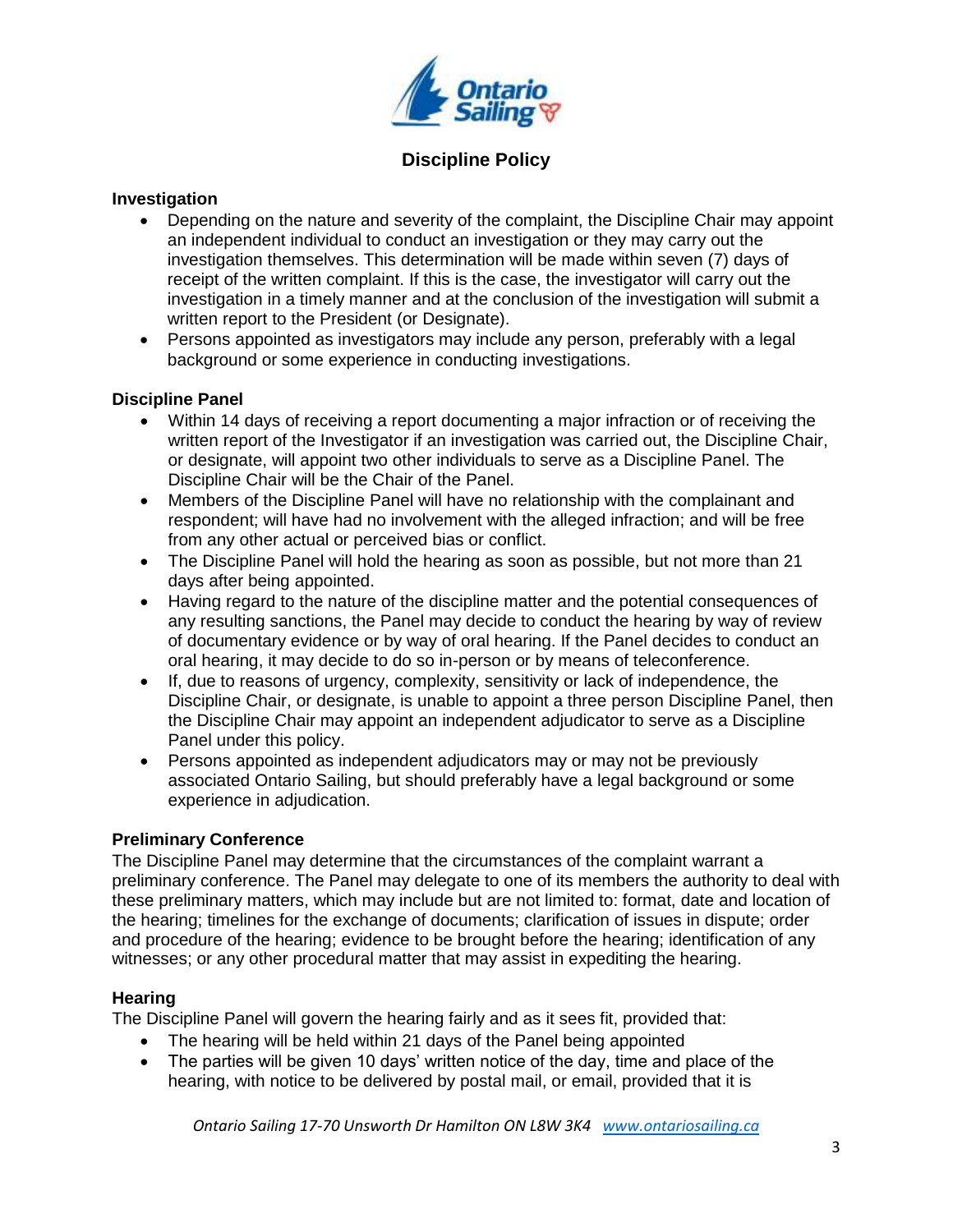

acknowledged as received by affected parties

- The parties will receive a copy of the Investigator's report at the time of the notice, if an investigation was carried out.
- Where the Panel has three members, a quorum will be all three, and decisions will be by majority vote with the Chair carrying a vote
- The Panel will refrain from communicating with the parties except in the presence of, or by copy to, the other parties
- In the case of an oral hearing, the Respondent may be accompanied by a representative and have the right to present evidence and argument
- Any party the Panel deems to be potentially affected by the matter may be made a party to the hearing, The Investigator may participate in the hearing at the request of the Panel
- Both the Complainant and Respondent will be present at the hearing to respond to the Investigator's report, give evidence and to answer questions of the Panel. The hearing may proceed in the absence of either or both parties;
- Both the Complainant and the Respondent may ask questions of one another as well as the witnesses.
- In the event that one of the Panel's members is unable or unwilling to continue with the hearing, the matter will be concluded by the remaining two Panel members who will make their decision unanimously. In the event that two Panel members are unable or unwilling to continue with the hearing, the hearing may continue with consent of both interested parties.
- The Panel has the authority to determine its own procedures including rules of evidence, adjournments, and use of telephone conference or video conference.
- The Panel may request that any witness be present at the hearing or submit written evidence in advance of the hearing
- If the individual being disciplined chooses not to participate in the hearing, the hearing will nonetheless proceed
- The hearing will be held in private
- Each party will bear its own costs
- Once appointed, the Panel will have the authority to abridge or extend timelines associated with any aspect of the hearing provided they notify the Complainant and the Respondent.

As soon as possible but in any event within 10 days of the conclusion of the hearing, the Panel will provide its written decision to the President, or designate, with a copy provided to both the Complainant and Respondent. The President will communicate the findings to the Executive Director and the Board.

The decision will contain:

- i. A summary of the relevant facts;
- ii. A determination as to whether the acts complained of constitute harassment as defined in this policy or breached the Code of Conduct, or other relevant Ontario Sailing policy, procedure or regulation;
- iii. Disciplinary action against the Respondent, depending on the determination; and
- iv. Measures to remedy or mitigate the harm or loss suffered by the Complainant, if the acts constitute harassment.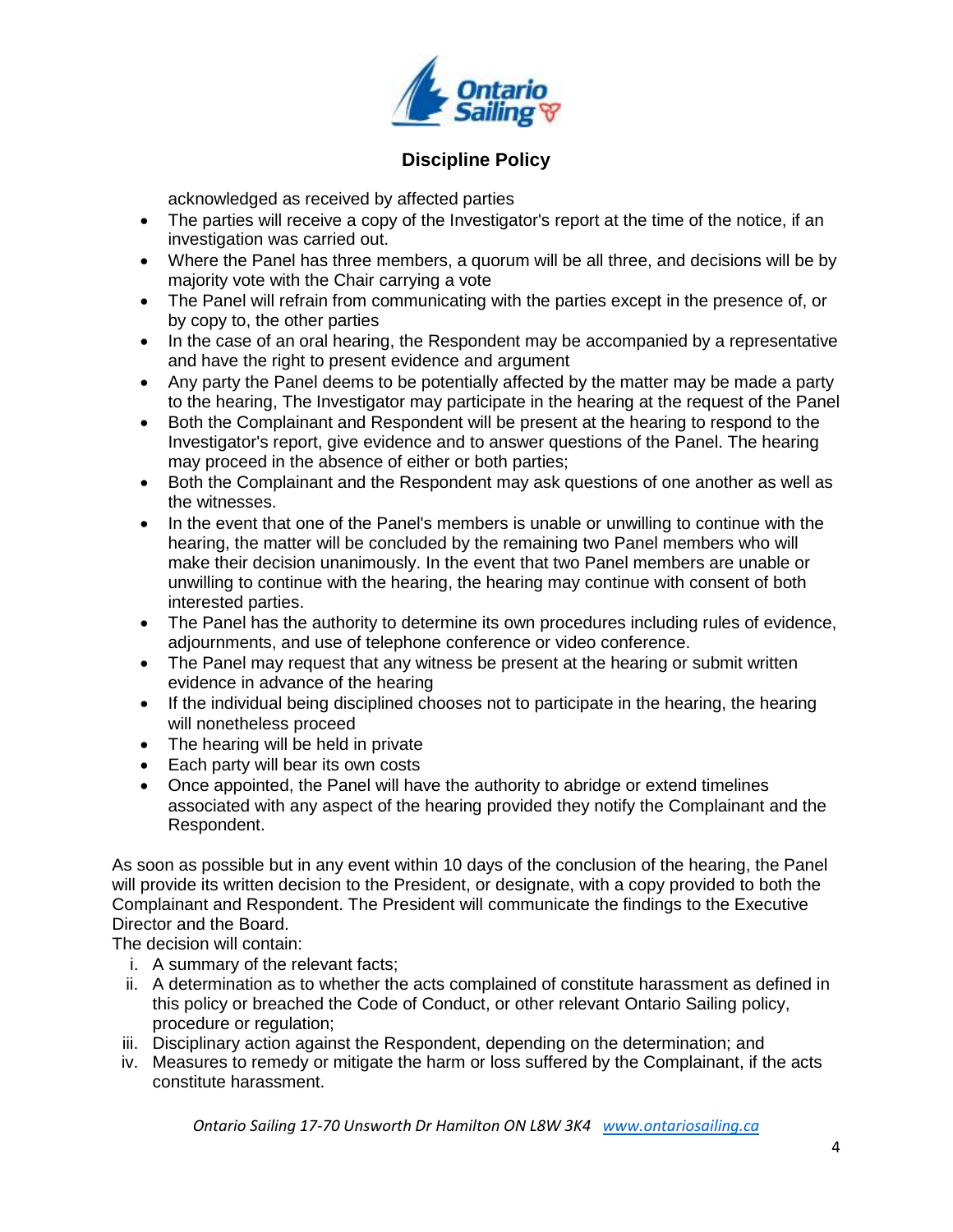

When determining the sanction, the person having authority must take into account whether this infraction is a first time event or that this type of infraction has taken place in the past. In the case where infractions are repetitive, the infraction should be dealt with as a major infraction. The decision of the Panel will be final and binding upon the Complainant, the Respondent and Ontario Sailing.

### **Sanctions/Penalties**

The Panel may apply the following disciplinary sanctions/penalties singly or in combination, for major infractions:

- i. Written reprimand
- ii. Removal of certain privileges from team membership
- iii. Suspension from certain events which may include suspension from the current regatta or from future teams or regattas
- iv. Suspension from certain Ontario Sailing activities such as competing, coaching or umpiring for a designated period of time
- v. Suspension from all Ontario Sailing activities for a designated period of time
- vi. Reimbursement to Ontario Sailing of costs or expenses incurred by Ontario Sailing to send a respondent to a regatta or event from which the respondent was dismissed or in which the respondent failed to compete as a result of the alleged infraction
- vii. Expulsion from a team, event or Ontario Sailing
- viii. Other sanctions as may be considered appropriate for the offense.

The preceding sanctions should be regarded as progressive.

Unless the Panel decides otherwise, any disciplinary sanctions will commence immediately. Failure to comply with a sanction as determined by the Panel will result in automatic suspension of the athlete from participation in Ontario Sailing activities and events until such time as the sanction is complied with.

In applying sanctions, the Panel may have regard to the following aggravating or mitigating circumstances:

- i. The nature and severity of the infraction
- ii. The extent to which others have been harmed by the infraction
- iii. The cooperation of the individual being disciplined in the proceedings under this policy
- iv. Whether the incident is a first offense or has occurred repeatedly
- v. The individual's acknowledgment of responsibility
- vi. The individual's remorse and post-infraction conduct
- vii. The age, maturity or experience of the individual
- viii. Whether the individual retaliated, where the incident involves harassment, and
- ix. The individual's prospects for rehabilitation.

Any athlete suspended or expelled from Ontario Sailing may apply for reinstatement by submitting a written application stating reasons. The Board of Directors will consider the application at a regularly scheduled meeting.

# **Serious Infractions**

The Discipline Chair may determine that an alleged infraction is of such seriousness as to warrant suspension of the individual pending the hearing and decision of the Panel.